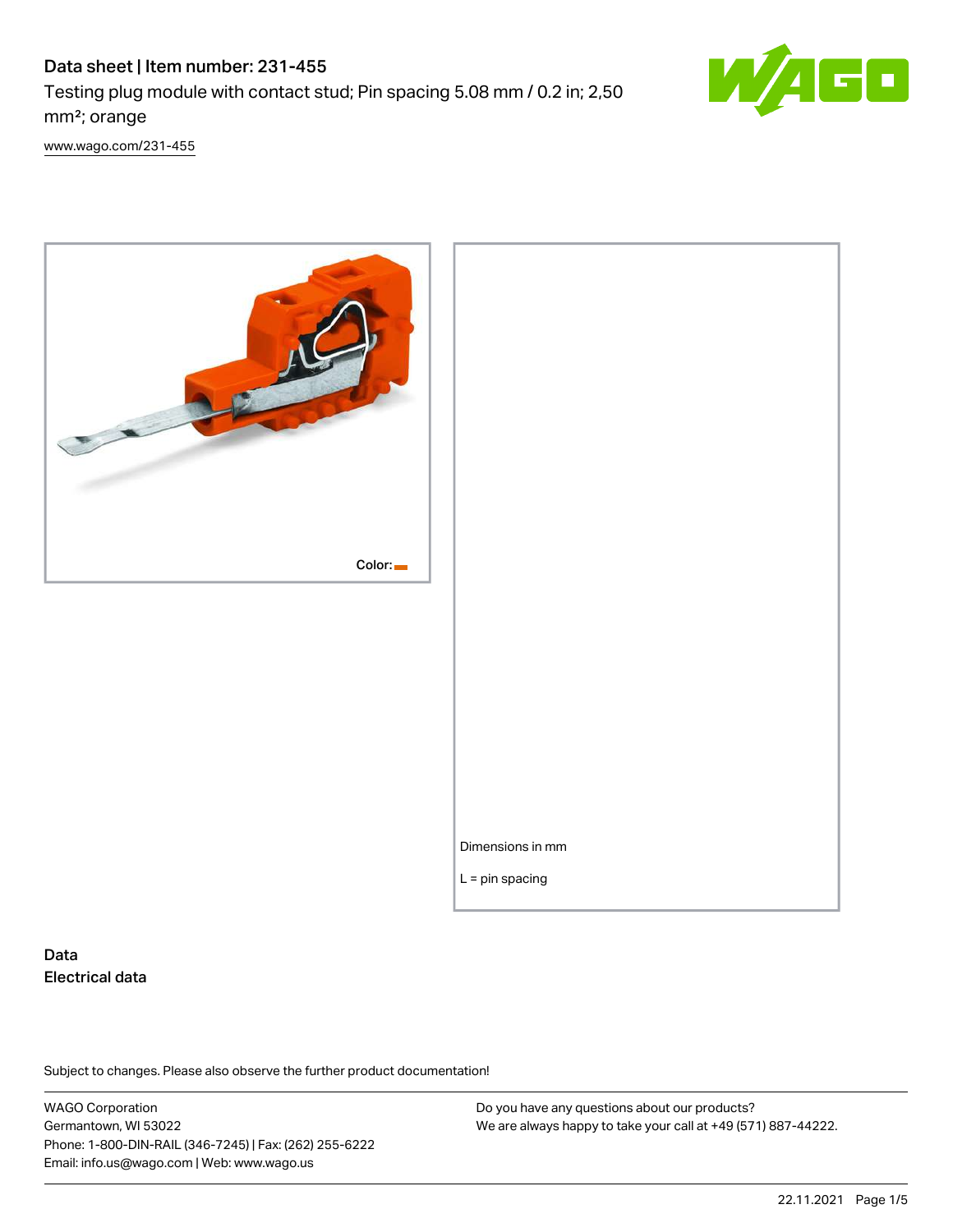

#### IEC Approvals

| Ratings per                 | IEC/EN 60664-1                                                        |
|-----------------------------|-----------------------------------------------------------------------|
| Rated voltage (III/2)       | 250 V                                                                 |
| Rated surge voltage (III/2) | $2.5$ kV                                                              |
| Rated current               | 0.5A                                                                  |
| Legend (ratings)            | $(III / 2)$ $\triangle$ Overvoltage category III / Pollution degree 2 |

# Connection data

| Total number of connection points |  |
|-----------------------------------|--|
| Total number of potentials        |  |
| Number of connection types        |  |

## Connection 1

| Connection technology   | CAGE CLAMP                             |
|-------------------------|----------------------------------------|
| Solid conductor         | $0.082.5$ mm <sup>2</sup> / 28  12 AWG |
| Fine-stranded conductor | $0.082.5$ mm <sup>2</sup> / 28  12 AWG |
| Strip length            | $1213$ mm $/$ 0.47 $$ 0.51 inch        |

# Physical data

| Pin spacing | 5.08 mm / 0.2 inch   |
|-------------|----------------------|
| Width       | 5.08 mm / 0.2 inch   |
| Height      | 14.3 mm / 0.563 inch |
| Depth       | 44.45 mm / 1.75 inch |

# Mechanical data

| Application         | Testing wired terminal blocks with 0.75  1.5 mm <sup>2</sup> "f-st" or 0.5 mm <sup>2</sup><br>"sol." conductors |
|---------------------|-----------------------------------------------------------------------------------------------------------------|
| Test contact length | 18 mm                                                                                                           |
| Suitable            | for 736, 737, 738 Series                                                                                        |

#### Material data

| Color               | orange           |
|---------------------|------------------|
| Material group      |                  |
| Insulation material | Polyamide (PA66) |

Subject to changes. Please also observe the further product documentation!

| <b>WAGO Corporation</b>                                | Do you have any questions about our products?                 |
|--------------------------------------------------------|---------------------------------------------------------------|
| Germantown, WI 53022                                   | We are always happy to take your call at +49 (571) 887-44222. |
| Phone: 1-800-DIN-RAIL (346-7245)   Fax: (262) 255-6222 |                                                               |
| Email: info.us@wago.com   Web: www.wago.us             |                                                               |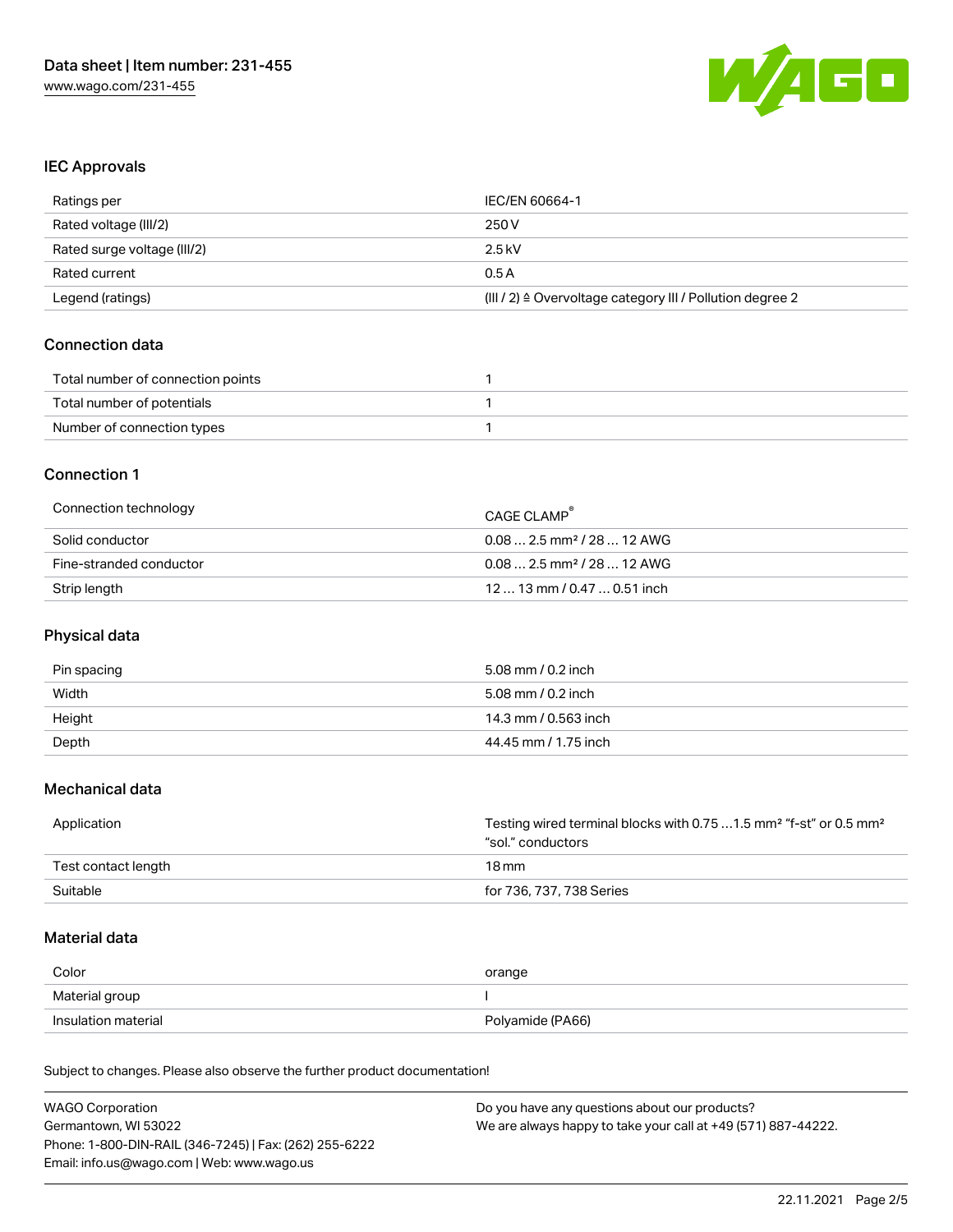# Data sheet | Item number: 231-455

[www.wago.com/231-455](http://www.wago.com/231-455)



| Flammability class per UL94 | V0                                      |
|-----------------------------|-----------------------------------------|
| Clamping spring material    | Chrome nickel spring steel (CrNi)       |
| Contact material            | Electrolytic copper ( $E_{\text{Cu}}$ ) |
| Contact plating             | tin-plated                              |
| Fire load                   | $0.024$ MJ                              |
| Weight                      | 1.9 <sub>g</sub>                        |

#### Environmental requirements

| Limit temperature range<br>ັ | 105 °C،<br>ົົ<br>-b0<br>___<br>___<br>$\sim$ |
|------------------------------|----------------------------------------------|
|------------------------------|----------------------------------------------|

# Commercial data

| Product Group         | 3 (Multi Conn. System) |
|-----------------------|------------------------|
| PU (SPU)              | 100 Stück              |
| Packaging type        | box                    |
| Country of origin     | DE                     |
| <b>GTIN</b>           | 4045454761950          |
| Customs tariff number | 8536698000             |

#### Approvals / Certificates

#### Country specific Approvals

| Logo    | Approval                               | <b>Additional Approval Text</b> | Certificate<br>name |
|---------|----------------------------------------|---------------------------------|---------------------|
| Æ<br>سع | <b>CSA</b><br>DEKRA Certification B.V. | C <sub>22.2</sub>               | 1466354             |

#### Ship Approvals

|                    |                 |                                 | Certificate |
|--------------------|-----------------|---------------------------------|-------------|
| Logo               | Approval        | <b>Additional Approval Text</b> | name        |
|                    | LR              | IEC 61984                       | 96/20035    |
| 旧<br>$\frac{1}{2}$ | Lloyds Register |                                 | (E5)        |

## Required accessories

End plates

End plate

Subject to changes. Please also observe the further product documentation!

| <b>WAGO Corporation</b>                                | Do you have any questions about our products?                 |
|--------------------------------------------------------|---------------------------------------------------------------|
| Germantown, WI 53022                                   | We are always happy to take your call at +49 (571) 887-44222. |
| Phone: 1-800-DIN-RAIL (346-7245)   Fax: (262) 255-6222 |                                                               |
| Email: info.us@wago.com   Web: www.wago.us             |                                                               |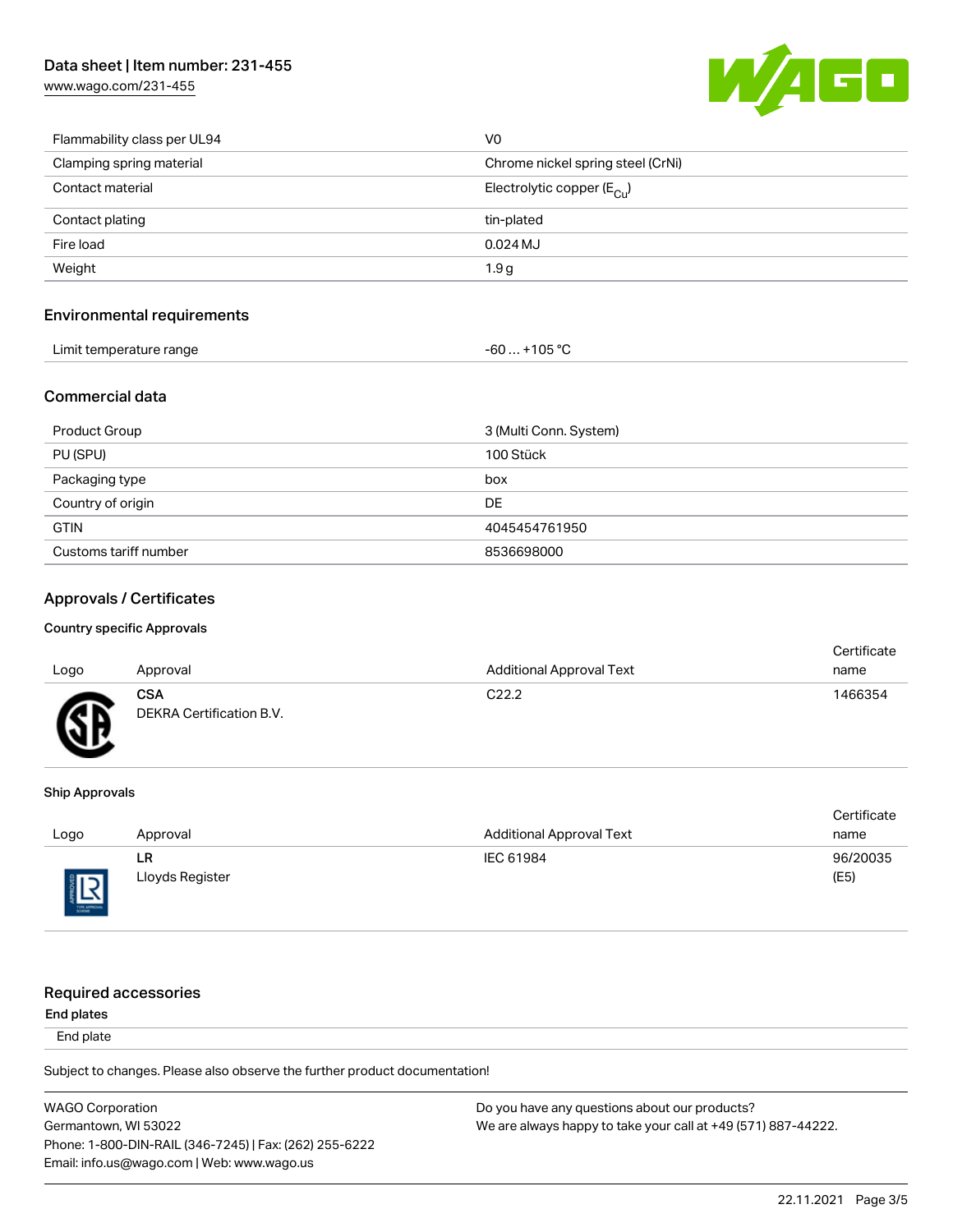#### Item no.: 231-300

End plate; 1.5 mm thick; orange [www.wago.com/231-300](http://www.wago.com/231-300)



# Optional accessories

Tools

|                  | Operating tool                                                                                                   |               |                      |  |
|------------------|------------------------------------------------------------------------------------------------------------------|---------------|----------------------|--|
|                  | Item no.: 210-657<br>Operating tool; Blade: 3.5 x 0.5 mm; with a partially insulated shaft; short; multicoloured |               | www.wago.com/210-657 |  |
|                  | Item no.: 210-720<br>Operating tool; Blade: 3.5 x 0.5 mm; with a partially insulated shaft; multicoloured        |               | www.wago.com/210-720 |  |
| <b>Downloads</b> | <b>Documentation</b>                                                                                             |               |                      |  |
|                  | <b>Additional Information</b>                                                                                    |               |                      |  |
|                  | Technical explanations<br>2019 Apr 3                                                                             | pdf<br>2.0 MB | Download             |  |
|                  |                                                                                                                  |               |                      |  |
|                  | <b>Environmental Product Compliance</b>                                                                          |               |                      |  |
|                  | <b>Compliance Search</b>                                                                                         |               |                      |  |
|                  | Environmental Product Compliance 231-455                                                                         | URL           | Download             |  |
|                  | Testing plug module with contact stud; Pin spacing 5.08 mm / 0.2 in; 2,50 mm <sup>2</sup> ; orange               |               |                      |  |

#### Installation Notes

Installation

Subject to changes. Please also observe the further product documentation!

Do you have any questions about our products? We are always happy to take your call at +49 (571) 887-44222.